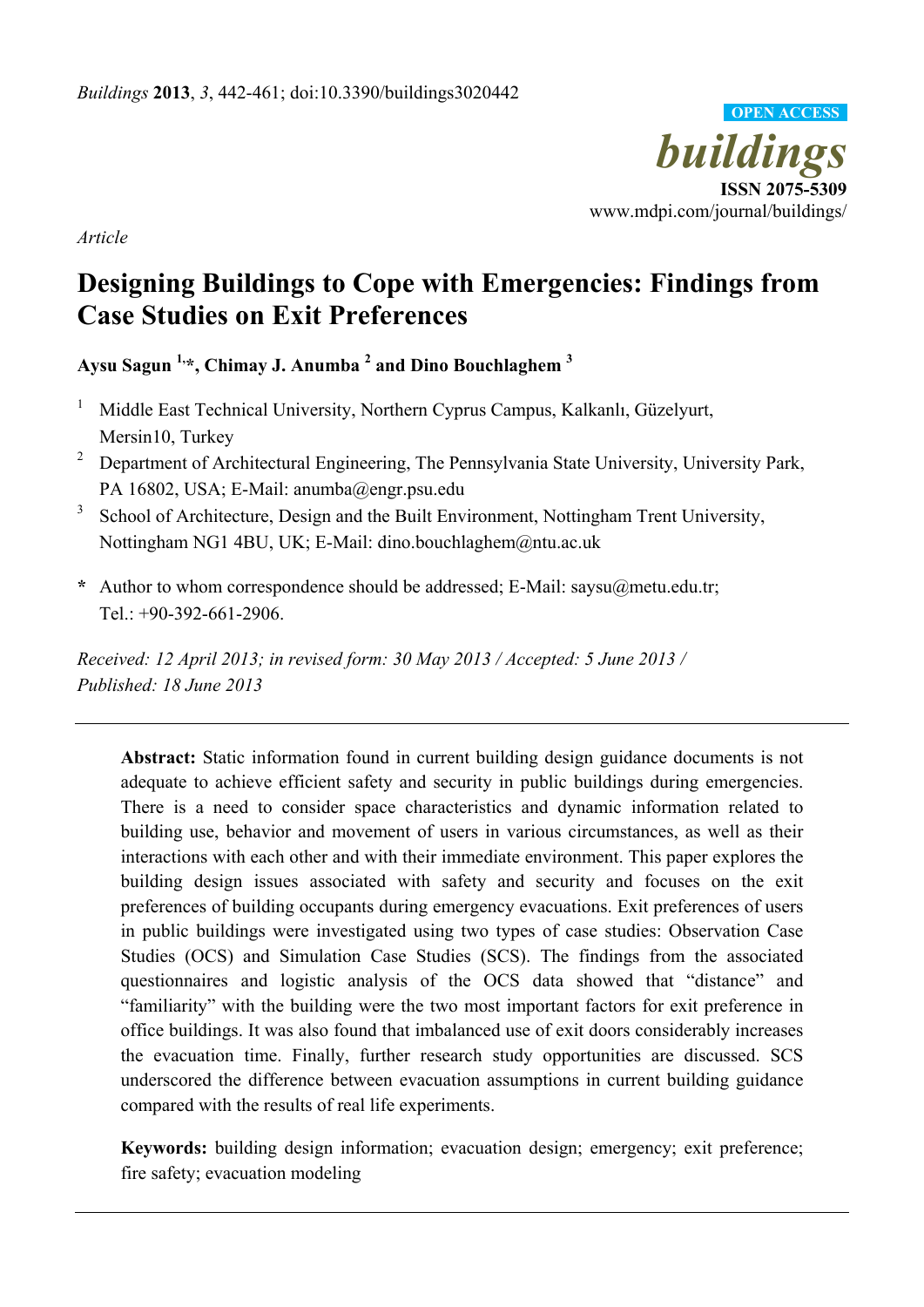### **1. Introduction**

The consequences of recent extreme events such as natural disasters and terrorist attacks have raised awareness of the importance of building design associated with safety and security. It has become clear that building design needs to broaden its focus on improving safety of the building occupants during extreme events in addition to construction system design, material use; heating, ventilation and air conditioning (HVAC) design, and layout and circulation design [1]. Minimizing the impacts of emergencies is not limited to minimizing the damage to the physical structure of the buildings. Safety of building occupants is the most vital point. Therefore safe building design needs to consider needs, requirements and the cognitive abilities of occupants related to vision, sound, heat and haptic senses because it is highly dependent on characteristics of the users and their interaction with the building. Even the occupants with special needs should be considered during building and evacuation design [2,3]. Within this context, the management of building occupants, sheltering and evacuation during emergency events are important. It is important to consider the design process as a whole to ensure a safe and secure building that:

- Controls building access;
- Prevents targeting occupants;
- Integrates visual and audio notifications;
- Enables efficient evacuation.

Such a design approach covers the three main areas of building layout and circulation design namely:

- Means of ingress;
- Circulation;
- Means of egress.

These design aspects need to be investigated and considered carefully with appropriate design information and guidelines to improve safety in the built environment. Considering and identifying hazard resistance methods for various natural and human-induced events should be an integral part of the design projects [4]. Evacuation modeling software simulate circulation and evacuation under different conditions and different behaviors of evacuees. Different design or environmental conditions can be created with evacuation modeling software (such as different building designs with different numbers of doors at different locations or simulation of fire at various locations). The recent developments in evacuation modeling software also enable the integration of various behaviors of people with changing characteristics or level of awareness such as simulation of populations with different/similar age groups, physical abilities and sex. The properties of the people, environmental factors and doors are modified to simulate these conditions and characteristics for the building simulations.

Previous research conducted at Loughborough University was focused on the modeling of crowd movement to improve the design of sport stadia and schools, and demonstrated the importance of capturing dynamic information related to crowd movement on the design of such spaces [5,6]. The research on which this paper is based is concerned with the design of buildings for the safety of users in emergency events and builds on the above work to establish the scope for enhancing safety through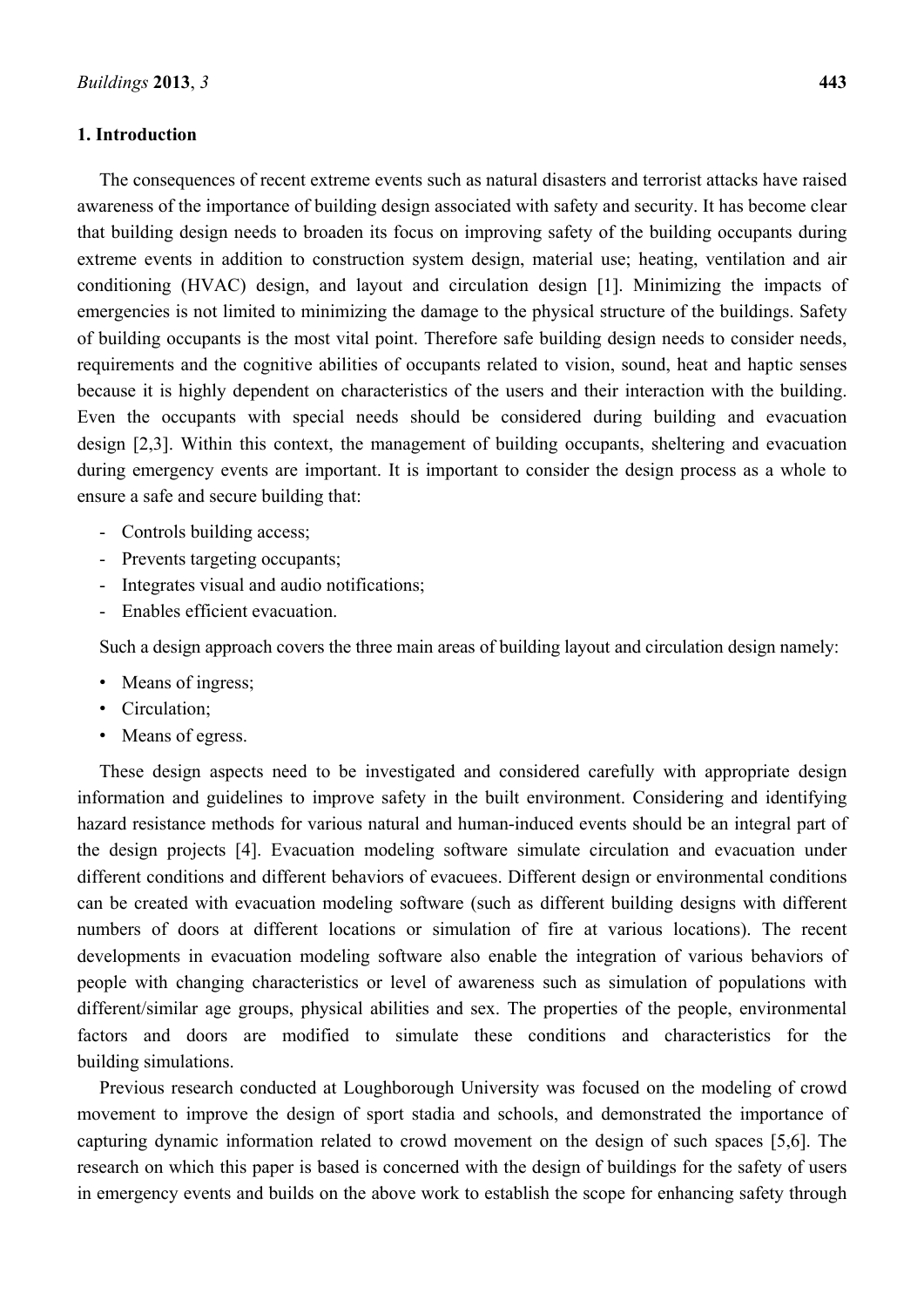the improved design of the built environment to better cope with extreme events. It also seeks to study evacuations in order to develop new design guidelines to enhance the safety of occupants. The focus of the research presented here was on the exit preferences of building occupants. This paper summarizes the methodology and presents the findings from two case studies—Observation Case Studies (OCS) and Simulation Case Studies (SCS)—conducted on three office buildings. The use of computer assisted evacuation modeling to identify the differences between the assumptions in current building guidance and real life circumstances was highlighted via SCS.

#### **2. Building Design for the Safety of Users during Emergencies**

Inadequate built environment design and crowd management can lead to loss of life and injury in public spaces [7]. However, it is not possible to define the boundaries in building design because it depends on the context and the purpose of the design [8]. Human behaviors during building evacuation such as congestions, herding, panic, ignorance of guidance or variations in route and exit preferences based on the level of familiarity with the building are challenges to design a fixed guidance system for safe building design and they are effective issues to improve safety in buildings [9].

Moreover, it is not possible to consider and satisfy safety and security requirements of all types of extreme events for building design. However, as Glover [10] claimed, protection against an abnormal set of events can often provide a level of protection against some other sets of abnormal events. Fulfillment of building code requirements in the design process is not an assurance to efficient functioning in real life daily use and emergency situations [11]. Moreover, current building design guidance (codes, standards, *etc.*) include false assumptions on the behavior of people and present static building information that highlight only some of the safety issues. As such, they need to be revised to include the dynamic information that can guide designers in their design process by reflecting the real life circumstances. Observations of crowd dynamics during extreme events can provide clues about the failures found both in the design of the built environment and the management of venues and social events. Observation of occupant behavior during fire escape and application of fire safety measures can facilitate safety of building occupants during an extreme event. For instance dividing the building into compartments of manageable risks by isolating and limiting fire as a design strategy for fire safety can provide safe areas, routes and exits [4]. A logical and systematic way of defining possible safety problems and how to avoid them can improve building design to prevent catastrophes with severe consequences. Building occupants can have a significant influence on the design definition as the ones who use and interact with the space. In this context, building design requires a user-centered approach where user needs and safety issues are considered together with ergonomics and dimensional requirements.

Each person perceives the space, behaves, interacts and makes decisions for way finding, navigation or evacuation within his/her own perspective. Nguyen *et al.* [12] define behavior as the response to stimulation from the environment of the individual, group, or crowd. Understanding the behavior of individuals is essential before investigating and defining factors affecting crowd behavior and movement. The behavior of a person is characterized by his or her actions and reactions under specific circumstances. The behavior of groups may show different characteristics according to the interactions with the space and other people. In crowded public spaces, people are highly affected by one another's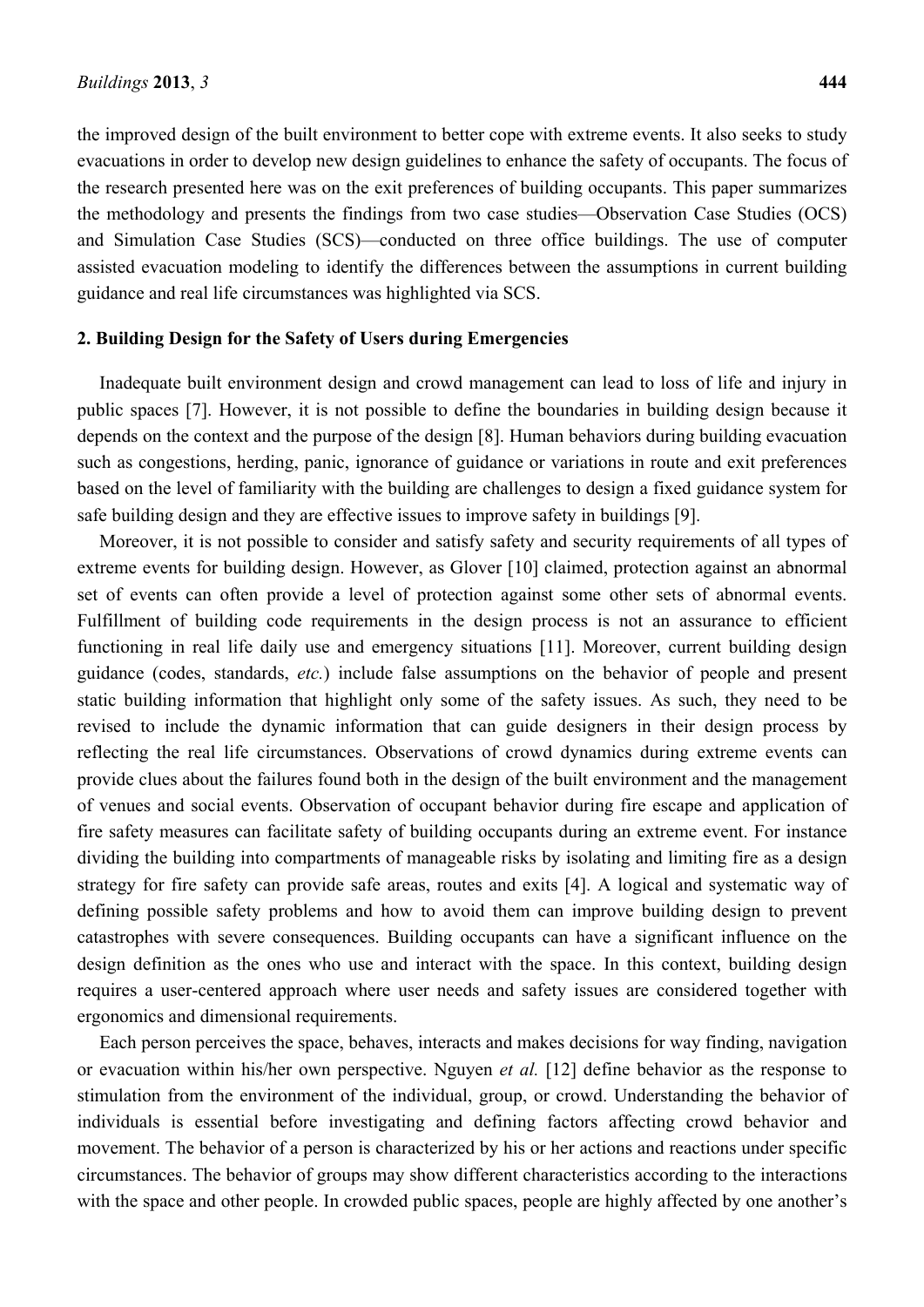crowd dynamics.

behavior. Moreover, the behavior of people during emergencies differs from that under normal conditions because new and unique situations arise in case of an emergency where previous actions and interactions will no longer work with other people and the physical environment [13,14]. Crowd management, as a systematic approach to control the behavior of large groups of people for safety

Crowd management can benefit from research on crowd characteristics related to behavior in order to develop guidance for fast and effective evacuation processes. The four interacting elements that need to be considered to minimize injuries and death during crowd situations are defined as: time, space, information, and energy [15]. Fruin defined time as the crowding period; space as the size and layout of the occupied area; information as the perceptions of the people in the crowd to take some group action; and energy as the pressures created by the mass of people that can cause accidents and death. Within this context, crowd management considers the facility, size, and behavior of the crowd, means and routes of entrance and exits, communication, jamming and queuing.

and security, helps in the planning, organization, guidance and evaluation activities considering

The fundamental principle for safety in buildings is to ensure that the occupants in a building are safe during emergency events as well as normal conditions. It is important to provide the opportunity for the occupants to move to a safe area, either inside or outside the building before the environment becomes hazardous. The design of the means of egress is defined by the number and location of exit routes and doors that ensure safe and continuous flow without any obstructions. Exit doors include both the doors used in natural conditions and the emergency exits used during an emergency event. The evacuation process is dependent on the performance of the exits. This refers to how well the exits enable speedy evacuations by facilitating the efficient flow of people. It is influenced by a number of factors related to the characteristics of both the building and the building occupants. These can be summarized as:

- People flow rate;
- Door dimensions;
- Visibility of the exits;
- Door condition (open or closed);
- Building geometry;
- Obstacles on the way to exits (furniture, columns, *etc.*);
- Circulation routes;
- Signage.

People heavily rely on their own personal experiences in decision making. As Benthorn and Frantzich [16] stated, people's behavior is related to the schemata in their mind that maps how different facilities are organized in specific situations. This prior knowledge and instant perceptions merge to help them to make decisions when they face an unexpected event. In case of an emergency, they have to choose their exit route and door to leave the area that is exposed to danger. People's exit choice depends on the following factors [17–19]:

- Familiarity with the exit door;
- Distance to the exit:
- Visibility of the exit door;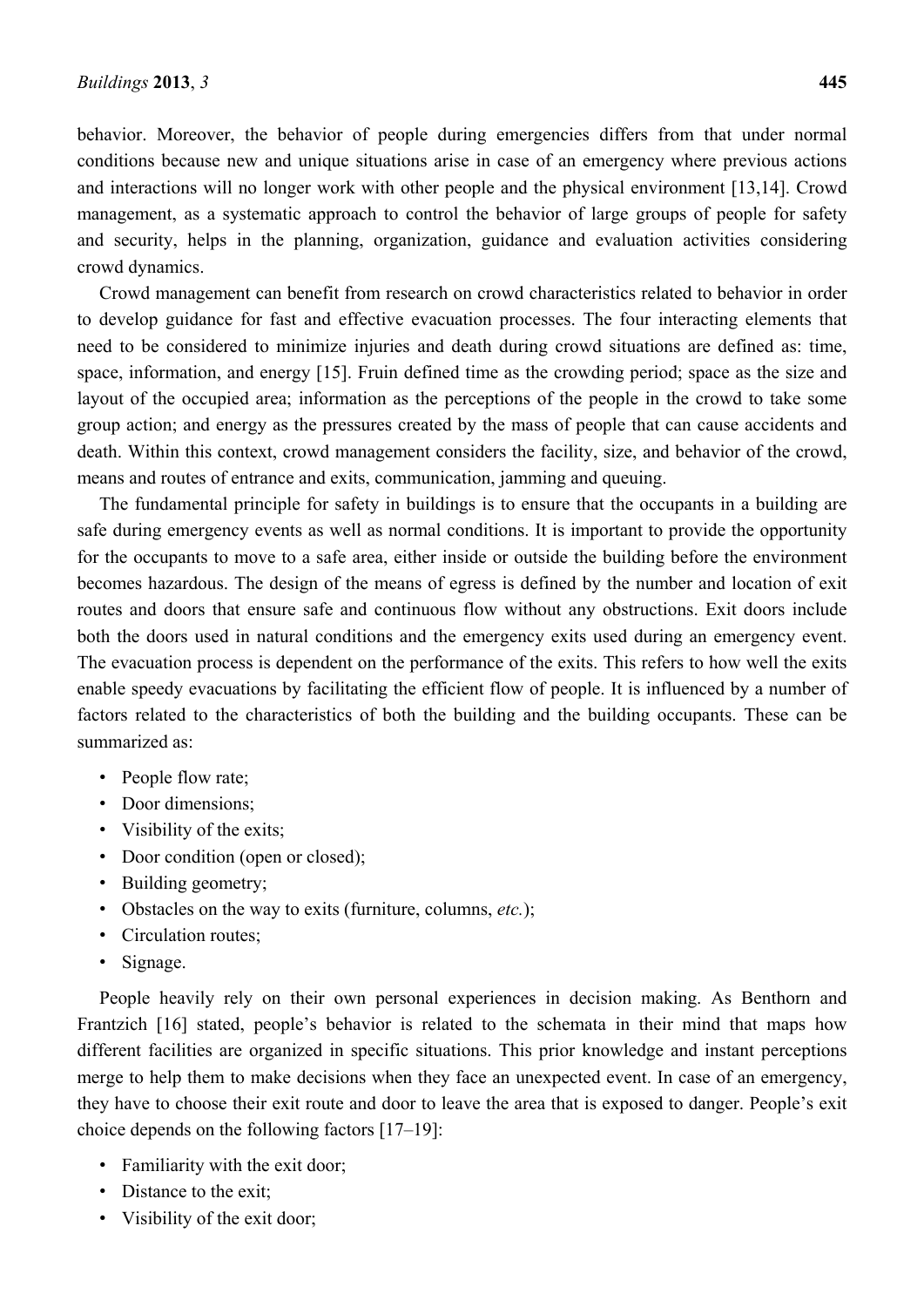- Signage;
- Movement of other people;
- Orientation of the fire marshals;
- Obstacles on the exit route:
- Queuing in front of the doors.

The design of buildings can be improved to mitigate the impacts of emergencies on people if these factors are investigated in detail to develop guidelines for design solutions for different types of buildings, circumstances and emergency events. Over-reliance on standards may limit the designers' ability to fully express their design ideas or develop better design solutions for particular cases. It can also dissuade them from searching and developing a deeper understanding of safety issues that may be specific to their design. This over-reliance may also create a danger by limiting their responsibility, causing inefficiency by letting them avoid some design issues because they are not stated in standards or codes of practice [8].

# **3. Research**

## *3.1. Research Approach*

This research was designed to investigate the building design issues to improve the safety of occupants during emergency events. The related objectives are to:

- Review requirements and procedures for crowd safety during emergencies, and current relevant building design information, guidelines and standards;
- Review people flow simulation tools and techniques to establish their suitability for use within the context of crowd modelling for emergency events;
- Customise a suitable evacuation modelling software and conduct scenario-based case studies;
- Define guidelines that specify improved designs that ensure better safety of users during emergency events within large public spaces.

Within this context, the mitigation of the impacts of terrorist attacks was investigated with a focus on the building evacuation processes. The main methods used in the research include: an extensive literature review for background information on safety, crowd behavior and building design issues associated with terrorist attacks and other emergencies; interviews with safety, security and building design experts; observation of crowd behavior, movement and evacuation patterns during real fire evacuation tests using video recorders and questionnaires; and computer modeling and simulations of evacuations using a evacuation modeling software. Figure 1 illustrates the stages of the study in detail.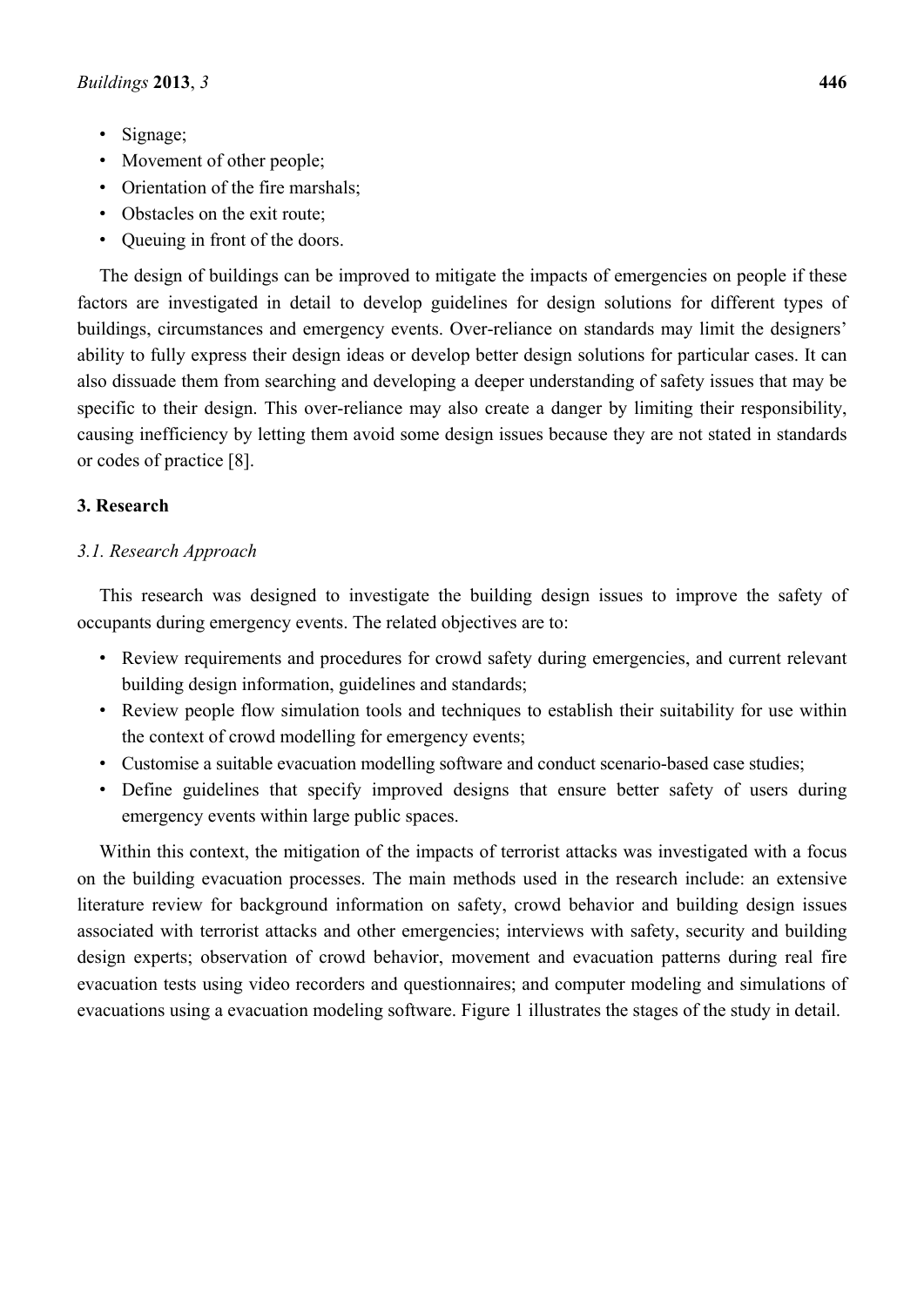

**Figure 1.** Research methodology.

#### *3.2. The Case Studies*

#### 3.2.1. Observation Case Studies (OCS)

The purpose of the observation case studies (OCS) was to observe people's exit choices during evacuations in office buildings. The objectives were to:

- Identify exit preferences during evacuations;
- Observe behavior during emergency events (in this case, a fire alarm);
- Identify the factors affecting the exit choice;
- Observe the evacuation time and factors that affects the evacuation time.

Two pilot OCS were conducted in public buildings at the Loughborough University campus before the main case studies. These pilot case studies identified and eliminated the deficiencies in management of the evacuation drills (such as location of cameras, defining the number of people to assist during the drill, *etc.*) to properly design the main OCS. The main OCS was conducted to collect data on the exit preferences of people in three office buildings with similar characteristics.

The OCS were conducted in the Research Hub of the School of Civil and Building Engineering at Loughborough University, office buildings of the consulting firm, Buro Happold, in Leeds and Glasgow. All OCS buildings had an open plan layout and more than one exit (3, 4, 2, respectively) to offer choices for the building occupants during the evacuation process. One of the exits was the main door used for entering and leaving the building in everyday use in each building and this door was assigned to be the familiar door for the case study analysis. The buildings were observed during annual fire evacuation drills using digital video recorders to capture people's exit choices, their reactions when they first heard the alarm and the bottlenecks that occurred in or near the exits (Figure 2). The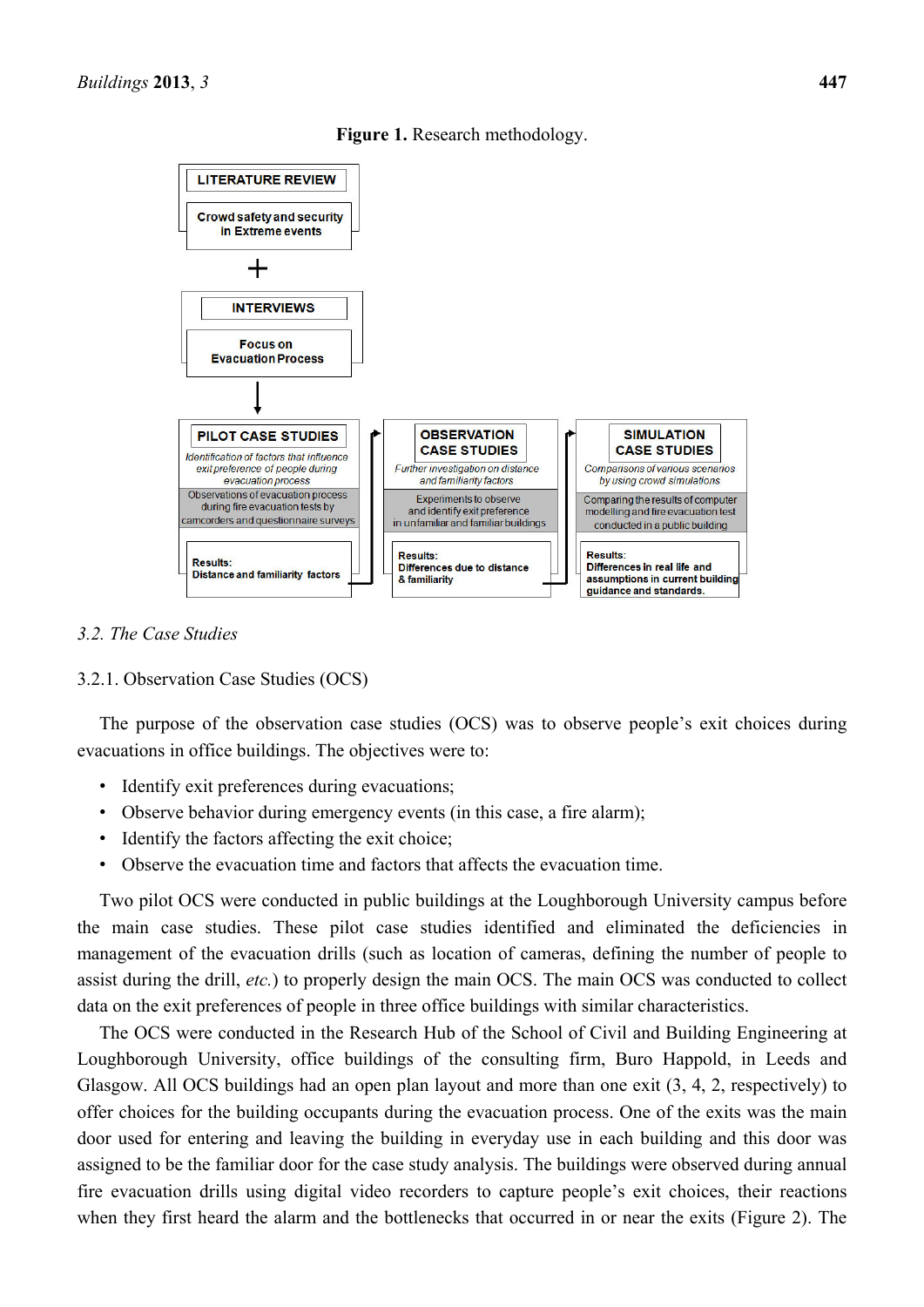locations of the cameras were identified such that the flow of people to the exits in the whole space could be observed rather than just the exits. The occupants of the buildings were not informed about the fire drill. The evacuation drills were conducted in the afternoon during clear weather conditions. The number of people using each exit door was determined using tally counters during the evacuation drills to identify the popular exit preferences. The number of occupants that participated in the fire evacuation drills were 41, 97 and 86, respectively. Finally, a questionnaire was distributed to all evacuees to identify:

- Location of people in the building;
- Exit choices;
- Reasons for preferences;
- Visibility and clarity of signs;
- Orientation of people by the fire marshals.



**Figure 2.** A snapshot from Observation Case Study (OCS) 1.

In all OCS, the fire marshals played their role to reflect the situation that would occur during a real emergency case. It was anticipated and was supported by the results of the questionnaires that they did not have an influence on exit preference but on the pre-movement time; the time between the alarm and first movement to the exit doors. The only problem during the OCS was the low number of people responding to the questionnaires. Less than 70% of participants responded to the questionnaire. More responses from the evacuees would have given more dependable results.

# 3.2.2. Simulation Case Studies (SCS)

The Simulation Case Studies (SCS) were conducted to test various evacuation scenarios for the office buildings used in OCS. The purpose of the SCS was to investigate how the factors identified in OCS affect the evacuation and design process using evacuation modeling techniques. The objectives were to:

- Identify and validate the critical building design parameters that are important during emergency evacuations;
- Identify the changes required to building design guidelines and standards to improve the safety of users in emergencies;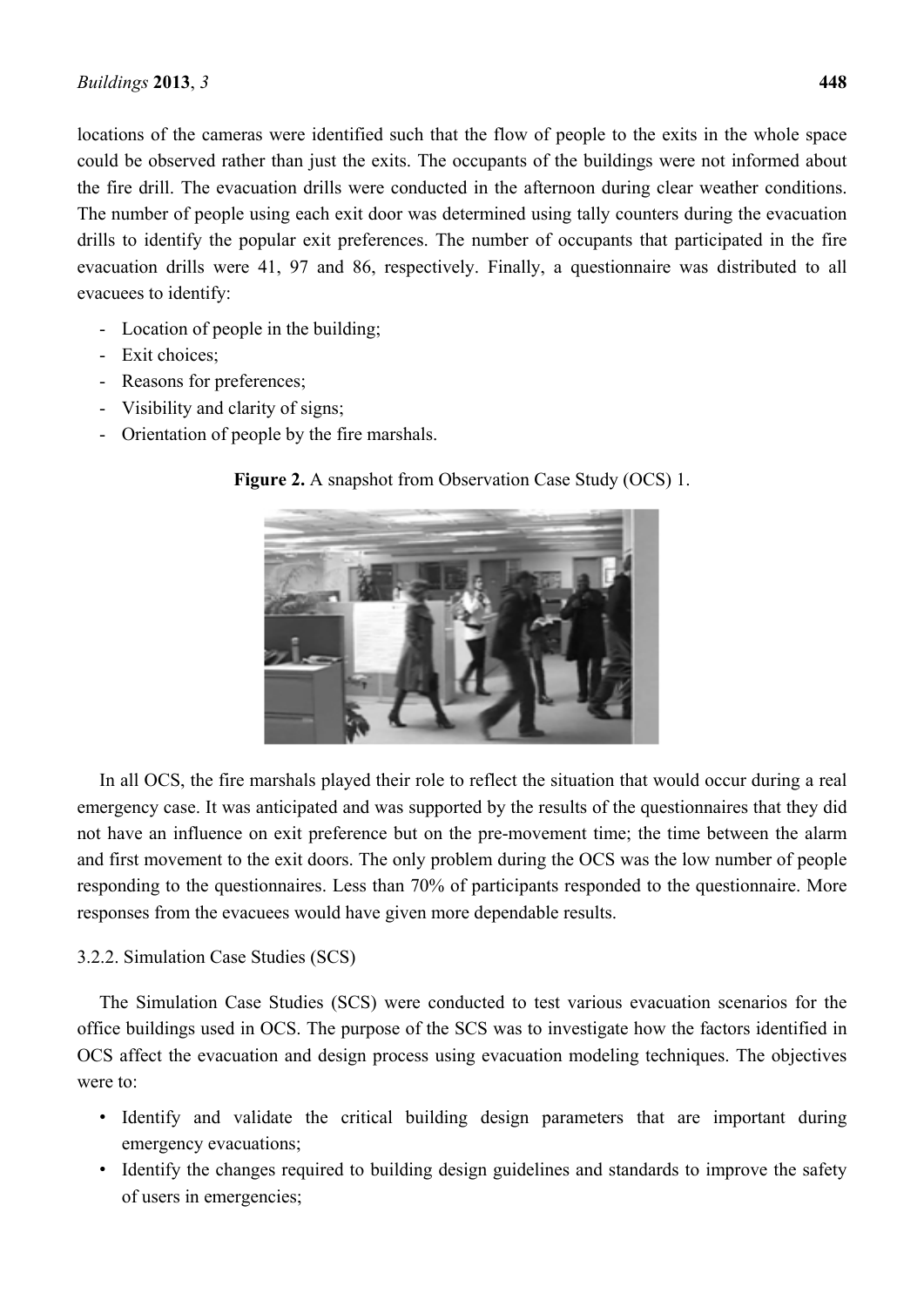• Identify the effect of exit choice on evacuation time.

The exit doors were not used equally in the OCS, there was a tendency to use the familiar door and this raised the question of how the evacuation time would change if the design of the building led people to use more doors. Each building was modeled after each OCS using building EXODUS—a evacuation modeling software developed by the Fire Safety Engineering Group at Greenwich University to simulate people-people, people-fire and people-structure interactions (Figure 3) [20,21]. It was used because it has a user friendly interface and it can import DXF files, which contain the geometry of the buildings. Moreover, it enables the user to create various scenarios by making changes to the properties of the people (sex, age, *etc.*), the speed of their movement in both horizontal and vertical flow, and the properties of exits (open, closed, main, alternative, *etc.*). However, more advanced visualization and faster rendering properties would have improved the quality of the simulation with building EXODUS.



**Figure 3.** 3D Representation of the Simulation Case Study (SCS) 1.

The evacuation simulations of each building tested various scenarios where the use of familiar (main) door and alternative exit doors were different. The properties of the doors were also changed according to the simulation scenarios as follows:

*Scenario 1: The main door was closed but all other alternative exits were open Scenario 2: All the doors were active and open; Scenario 3: All alternative doors were closed and only the main door was open.* 

## **4. Analysis of the Results**

The analysis of the pilot OCS questionnaires showed that the most important factors affecting the exit preference are "familiarity with the exits" (14%–18%) and the "perceived distance to the exits" (51%–57%). The results of the main OCS were in line with these findings and the main case study data enabled a more comprehensive analysis under the following three headings:

- Analysis of the OCS questionnaires;
- Logistic Regression Analysis of the data from OCS;
- Findings from Simulation Case Studies.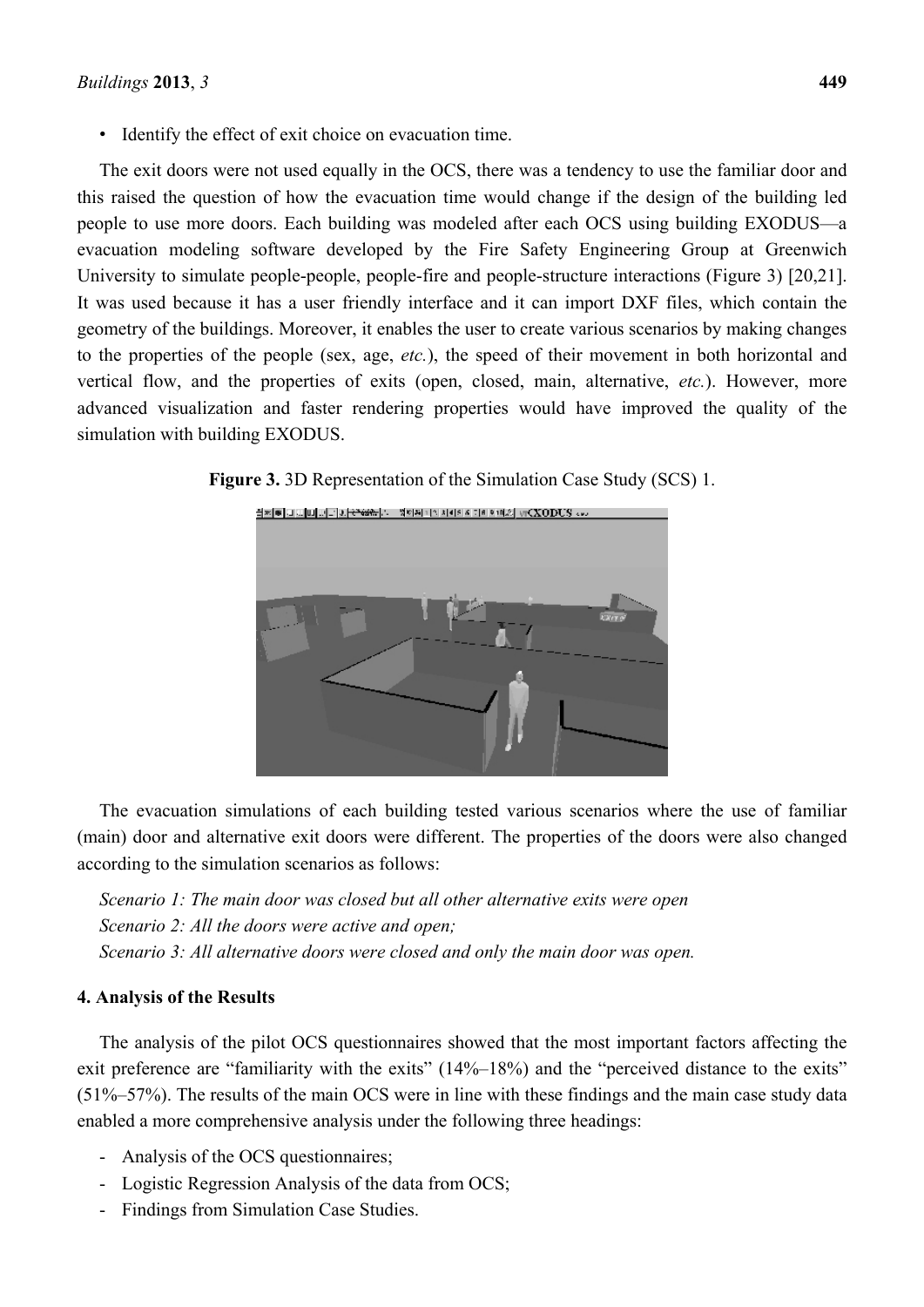## *4.1. Analysis of the Questionnaires*

The first OCS was conducted in an open plan office with a square geometry. Three doors were located at the mid points of three sides of the square. The second OCS was conducted in a two storey open plan office building. The building also had a mezzanine floor which was connected to the main floor with two staircases. There were four staircases leading from the main floor to the outside: one main entrance door, one secondary door at the front of the building and two emergency exits at the rear of the building. The third OCS was conducted in a two storey open plan office building that has two mezzanine floors. There were two exits from the building: one main entrance door and one emergency exit at the cross end of the building. The responses to the questionnaires in the three OCS are presented below.

#### 4.1.1. Familiarity with the Emergency Exits

The results of the questionnaires revealed that almost all of the building occupants were familiar with the emergency exits. Only a few respondents indicated that they were not aware of the existence of emergency exits in OCS 1 (16%) and OCS 2 (4%) (Figure 4).



**Figure 4.** Familiarity with the emergency exits.

#### 4.1.2. Awareness of the Emergency Signs

Most of the respondents were aware of the emergency signs in the building in all the OCS buildings and indicated that the emergency signs were clear. Figure 5 illustrates the percentages and response levels.

#### 4.1.3. Orientation by the Fire Marshals

The fire marshals played their role during the fire evacuation tests in order to reflect the conditions in a real emergency situation. They warned people about the emergency and asked them to leave the building. More than 80% of the respondents indicated that they were not oriented to a specific door by the fire marshals in all case studies (Figure 6).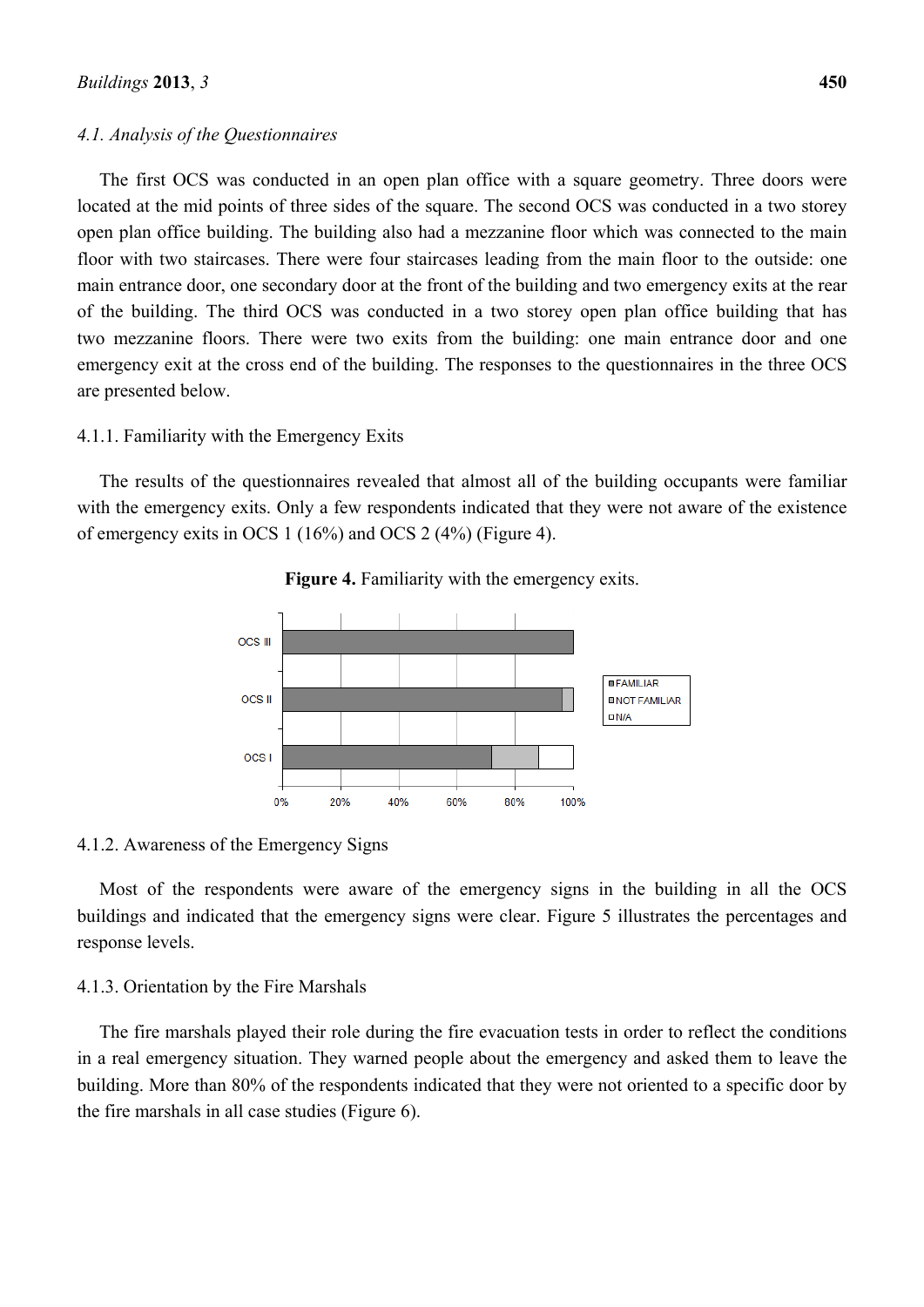

**Figure 5.** Clarity of the emergency signs.

**Figure 6.** Orientation by the fire marshals.



## 4.1.4. Exits that Were Used to Evacuate the Building

Each building had a different number of exits. The percentages of the use of main exits and alternative exits are illustrated for each building in Figure 7. Percentages of use of main exits were found to be 92%, 51% and 70%, respectively for the three cases (OCS1, OCS2 and OCS3), which are significantly higher than the percentage of use of alternative exits for all three cases. The main exit was the door that was routinely used in everyday life for entrance and exit in OCS1 and OCS3. The OCS2 building was a larger building and it had two doors routinely used for entrance and exit in everyday life.



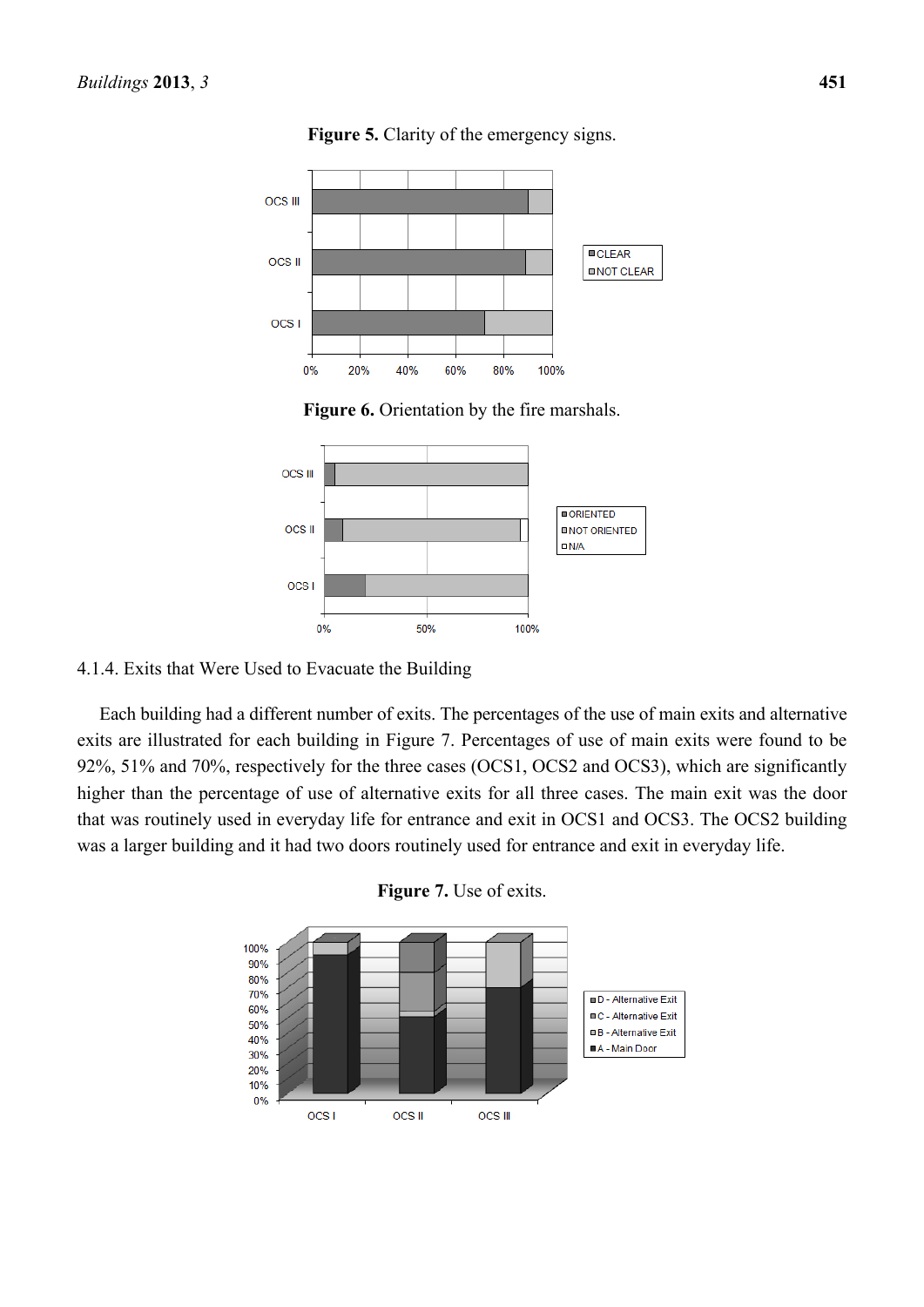#### 4.1.5. Use of Unfamiliar Exits

The location of each respondent was marked on the building plan and the ratio of the distance to the nearest unfamiliar to familiar main exit (dU/dF) was calculated for each respondent. Figure 8 provides the graphical representation of the findings, showing the percentage likelihood of using unfamiliar exits in OCS2 and OCS3. It is clear from the graph that the use of unfamiliar exit decreases as the ratio of distance to unfamiliar door to the distance to the familiar door increases. In other words, it is more likely for one to choose the unfamiliar door if (s)he is standing closer to it. This also means that if one is equidistant to familiar and unfamiliar door, it is more likely for him/her to choose the familiar door.

This graph does not include OCS1 because the case was not applicable since the unfamiliar doors were not used to evacuate the building except for two people. All the occupants preferred to use the main door, the familiar door that they always used to enter and leave the building in their daily routine although some of them were closer to the other alternative exits.



**Figure 8.** Percentage likelihood of using unfamiliar exit.

4.1.6. Reasons for Exit Preferences

Figure 9 includes the list of reasons for exit preferences listed in the questionnaire and illustrates the percentages for each OCS. The results of the questionnaires revealed that the "perceived distance" or proximity to the exit was the main factor affecting exit preference in all three cases (27%, 48%, and 57%).

The other two most important factors for OCS1, OCS2 and OCS3, respectively are: "following other people" (26%, 16%, 14%) and "familiarity" (9%, 13%, 18%).

"Following emergency signs" and "visibility" factors were the next most important factors. The percentages for the other factors in the list are very low. "Crowding in front of the doors", "obstacles" and "orientation by the marshals" were not even chosen as a reason for exit preference by any respondent in OCS III. A few "other reasons" which were not listed in the questionnaire were indicated by some of the respondents as "external view" through the glass surface on one of the doors, knowing a "locked door" from previous experience, and "need to get goods/coats/*etc*." before leaving.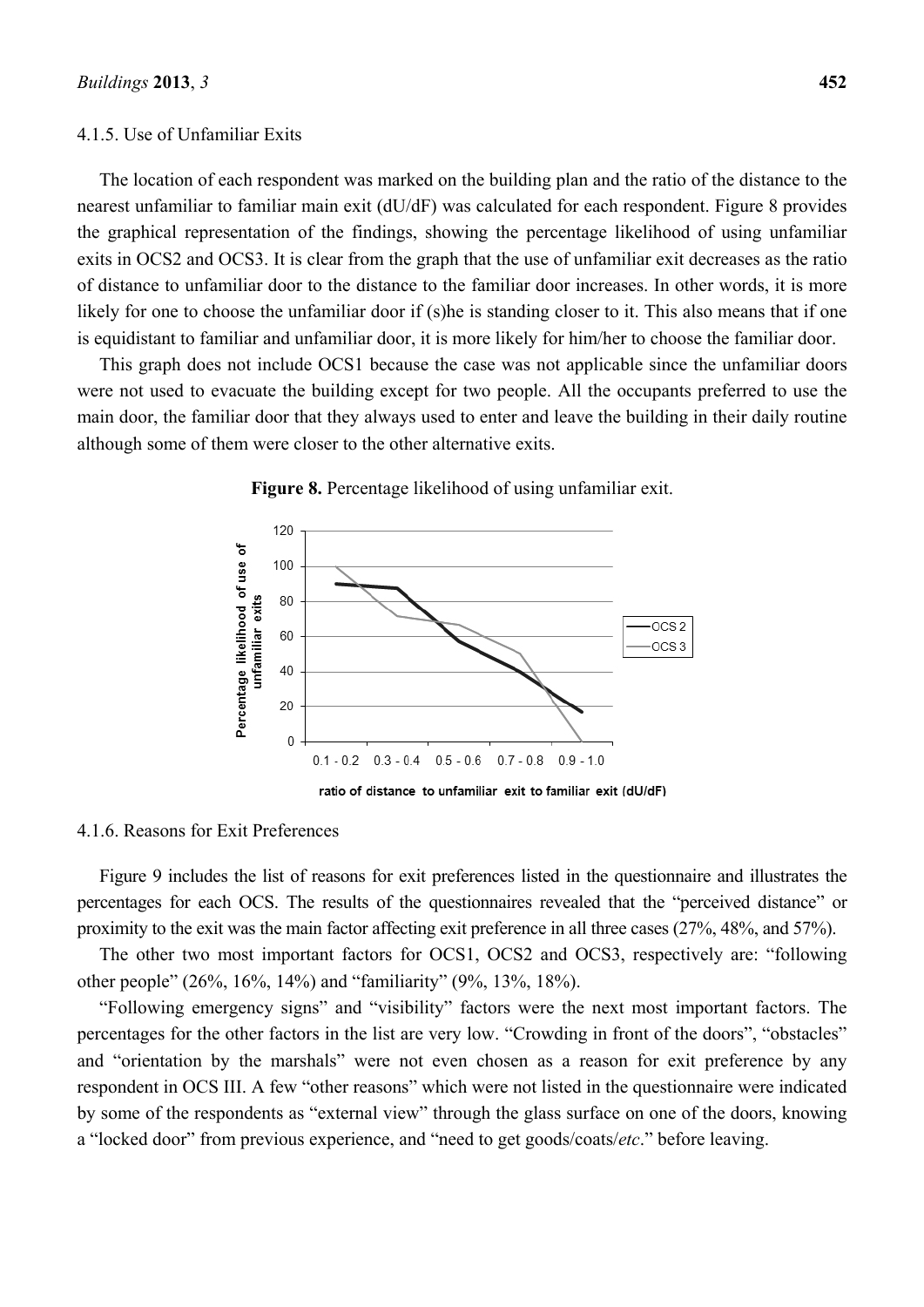



#### 4.1.7. Bottleneck Problems

There was a significant bottleneck problem in OCS1 where almost all occupants preferred to use the main door to evacuate the building. Thirty-two percent of the respondents indicated that they faced a bottleneck which occurred at the staircase that was connected to the main door. The office area that was used for OCS1 was located on the first floor. The bottleneck problem was exacerbated when the people from the ground floor started to join the evacuee queue flowing down from the OCS area.

In OCS2, 23% of the respondents indicated that they faced a bottleneck at the bottom of the staircase leading to the main door (Figure 10).

There was no significant bottleneck problem in OCS3. Only 7% of the respondents indicated that there was a bottleneck in front of one of the alternative exits located at the rear of the building during the evacuation process.



**Figure 10.** Bottleneck in the Buro Happold Leeds Office.

# *4.2. Logistic Regression Analysis*

In addition to the percentage calculations of the data collected from the questionnaires, Logistic Regression Analysis was used to build a statistical model of the exit preferences of building occupants using the distance data and the factors identified in the questionnaire. Logistic regression is a statistical analysis approach which is used to analyse the data to predict a non-quantitative (categorical) variable from a set of independent variables. The principle of the logistic regression model is to link the occurrence or non-occurrence of an event to independent variables [22]. The non-quantitative data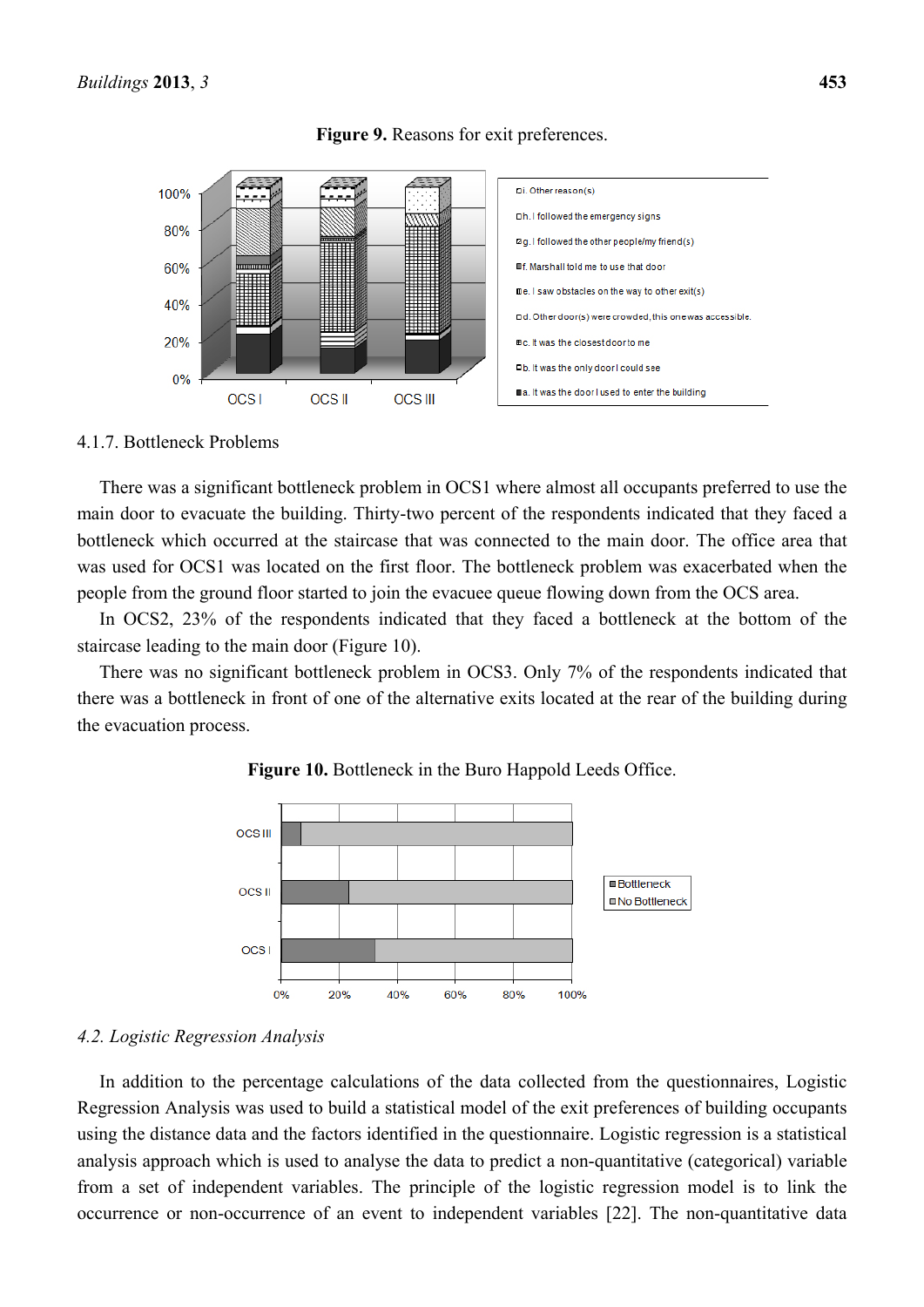(such as yes/no, male/female, accepting/not accepting) is defined by assigning 0–1 as positive and negative values. For example, in this case, one of the independent variables is not quantitative, "being familiar to exit doors", and it is coded as 1 and "not being familiar with the exits" is coded as 0. The objective was to find out the "likelihood of choosing (familiar) main doors" during evacuations. In a similar manner, 1 is assigned for "preferring familiar door", and 0 is assigned for "not preferring familiar exit" for the dependent variable. The probabilities can be defined in terms of:

*p* the probability of choosing the (familiar) main door;

$$
I-p
$$
 the probability of not choosing the (familiar) main door.

(probability of choosing an alternative door)

The equation of the model would be as below, where *Y* represents the independent variables, and *x* represents the constant value for each variable.

Ln(ODDS) = eta = 
$$
x_0 + x_1 Y_1 + x_2 Y_2 + ... + x_n Y_n
$$

Then, the equation in this case would be:

eta = 
$$
x_1
$$
 +  $x_2R$  +  $x_3F$  +  $x_3FD$  +  $x_3FO$  +  $x_3O$ 

where  $R = dU/dF$  (ratio of distance to the unfamiliar door to the distance to the familiar door);  $F =$  familiarity;  $FD =$  perceived distance;  $FO =$  following other people;  $O =$  other.

The model can be used to predict the odds that a subject will choose the main exit with given familiarity factor by the following formula:

$$
ODDS_1 = Exp (eta) = e^{x0 + x1Y1 + x2Y2 + ... + xnYn}
$$

Finally, the following equation is used to convert the ODDS to probabilities:

$$
p = \exp(\text{eta})/(1 + \exp(\text{eta}))
$$

The results of the logistic regression analysis conducted in SPSS for the three cases supported the findings from the questionnaires explained above in Section 4.1, as well as previous findings from the pilot case studies. The two variables that are significantly important to build the statistical model were found to be the "ratio of the distance to unfamiliar exit to distance to familiar exit" (*R*) and the "familiarity with the exits"  $(F)$ . First, the analysis was conducted using all the factors that were listed in the questionnaires. However, the outputs of the logistic regression analysis showed that all factors are not significantly important. The factors associated with "perceived distance", "following other people", "visibility of the doors", "crowd in front of the door", "emergency signs", "obstacles" and "orientation by the marshals" are not found to be significant at the 90% or higher confidence level in the logistic regression analysis (*p* greater or equal to 0.10). Therefore, a second analysis was conducted by removing these variables from the analysis data input set and the equation was simplified as:

eta = 
$$
x_1
$$
 +  $x_2R$  +  $x_3F$ 

The output of this final logistic regression analysis shows the results of fitting a logistic regression model to describe the relationship between exit preference and the two independent variables: distance ratio and familiarity. The equations of the fitted models for the three cases were found to be: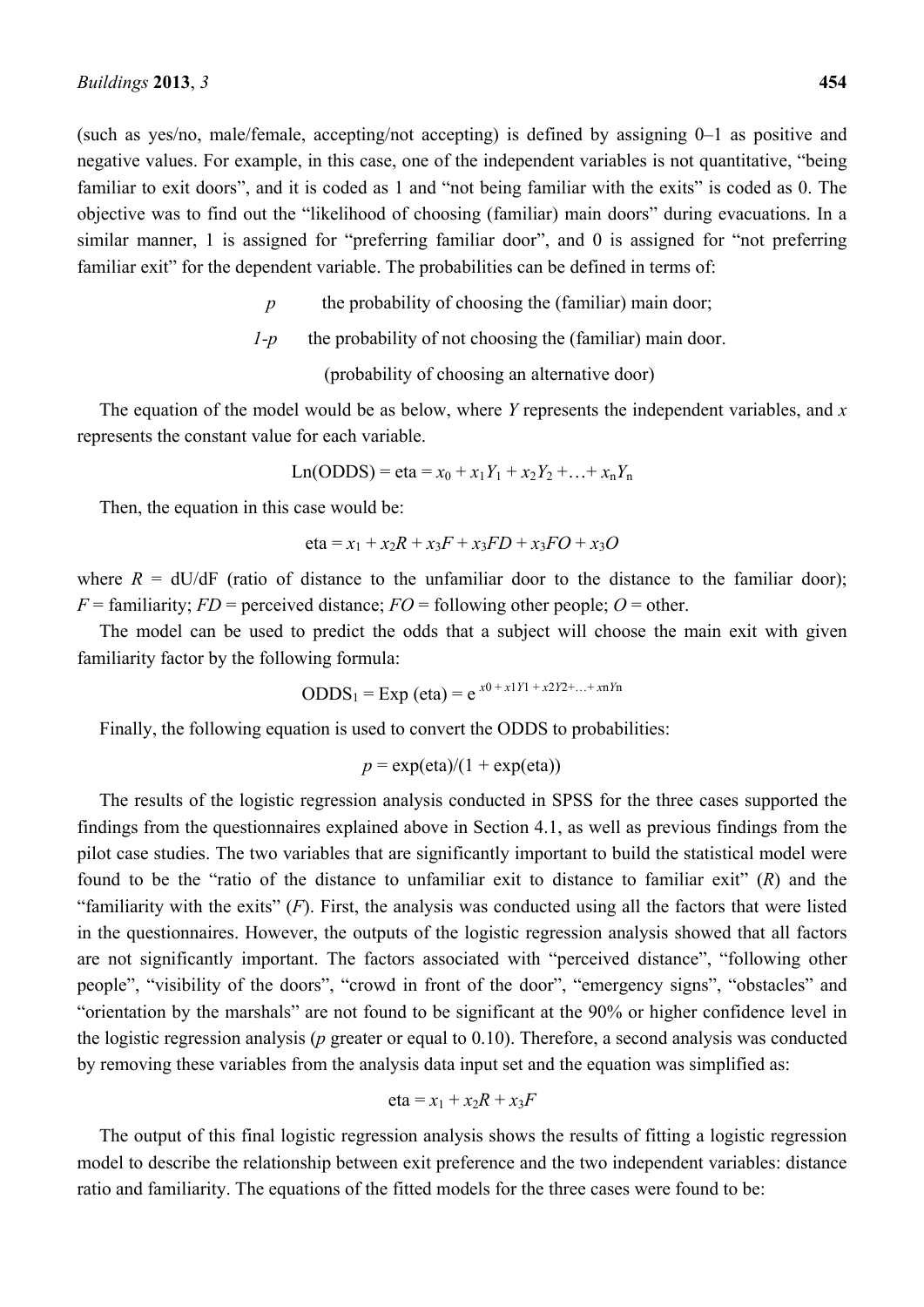\n
$$
\text{OCS1:} \text{ eta} = 1.45599 + 1.52012 \times R - 2.73862 \times F
$$
\n

\n\n $\text{OCS2:} \text{ eta} = 2.70009 + 4.41501 \times R - 6.41942 \times F$ \n

\n\n $\text{OCS3:} \text{ eta} = -4.27446 + 8.61295 \times R + 0.451994 \times F$ \n

These equations mean that when the familiarity level and the ratio are substituted in the ratio, the equations will give the likelihood of choosing the familiar door. Familiarity as a qualitative independent variable is coded by 1 and 0 as familiar and unfamiliar. For instance, if one is familiar with the exits (coded as 1) and (s)he is standing closer to the unfamiliar exit (at a 1/2 ratio of distance to unfamiliar/distance to familiar) in OCS1, (s)he is 0.59 as likely to decide to choose the familiar main door and there is a 37% probability that people will decide to use the main door, as derived from the equations below:

eta = 1.45599 + 1.52012 × (0.5) – 2.73862 × 1  
ODDS = Exp (eta) = e<sup>1.45599 + 1.52012 × (0.5) - 2.73862 × 1 = 0.59  

$$
p = \exp(\text{eta})/(1 + \exp(\text{eta})) = 0.59/1 + 0.59 = 0.37
$$</sup>

With a similar approach, the probability to choose the familiar door is 18% in OCS2 and 62% in OCS3. The average of the probability results obtained from various case studies can give an average result for different *R* and familiarity levels. Table 1 illustrates the results and averages for different standing points for the three case studies in this research.

Table 2 illustrates Analysis of Deviance results for the three OCS. Because the *p*-values for the models are less than 0.01 in all three cases, there is a statistically significant relationship between the variables at the 99% confidence level in all cases. In addition, the *p*-values for the residuals are greater than 0.10, indicating that the models are not significantly worse than the best possible model for the data at the 90% or higher confidence level.

In determining whether the model can be simplified, the highest *p*-value for the likelihood ratio tests was observed. It is found to be 0.0009, belonging to ratio of distance to unfamiliar to the distance to familiar exit (*R*) in OCS1, 0.0005 belonging to familiarity (*F*) in OCS2 and 0.0159 again belonging to familiarity  $(F)$  in OCS3 (Table 3). Because the *p*-values are less than 0.01 in all cases, these variables are statistically significant at the 99% confidence level and there is no need to remove any variables from the model.

| <b>Familiarity with</b><br>the exits $(F)$ .<br>$1 =$ familiar;<br>$0 =$ unfamiliar | <b>Distance</b><br>ratios $(R)$<br>dU/dF | <b>CASE STUDY I</b><br><b>Research Hub</b> | <b>CASE STUDY II</b><br><b>BH</b> Leeds | <b>CASE STUDY III</b><br><b>BH</b> Glasgow | Average |
|-------------------------------------------------------------------------------------|------------------------------------------|--------------------------------------------|-----------------------------------------|--------------------------------------------|---------|
|                                                                                     | 1/2                                      | 37                                         | 18                                      | 62                                         | 39%     |
|                                                                                     | 1/1                                      | 56                                         | 68                                      | 99                                         | 74%     |
|                                                                                     | 2/1                                      | 85                                         | 99                                      | 100                                        | 95%     |
| 0                                                                                   | 1/2                                      | 90                                         | 99                                      | 51                                         | 80%     |
|                                                                                     | 1/1                                      | 95                                         | 100                                     | 99                                         | 98%     |
|                                                                                     | 2/1                                      | 99                                         | 100                                     | 100                                        | 97%     |

**Table 1.** Sample findings for different standing points and level of familiarity.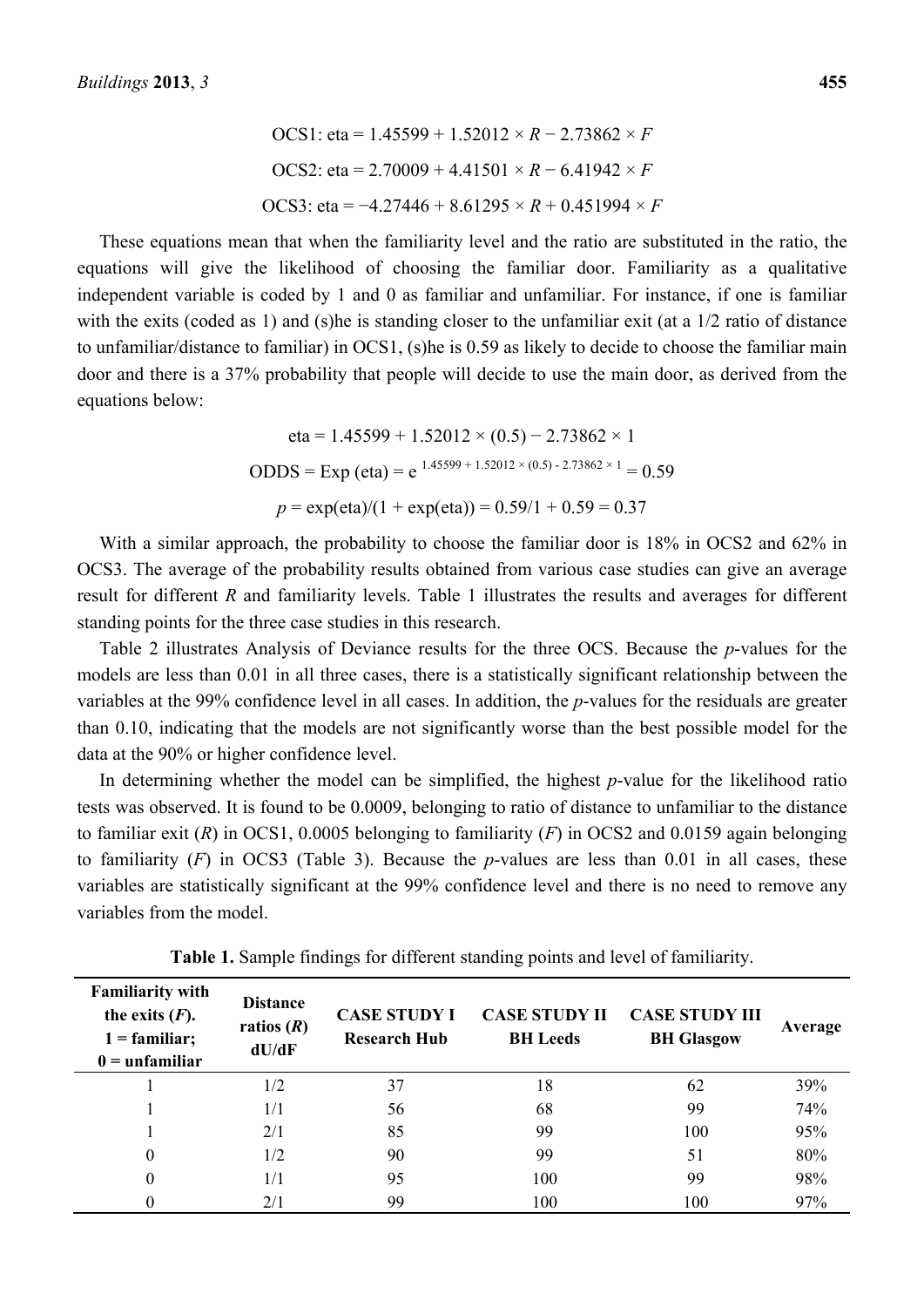|               | OCS I           |    | OCS II          |                 |    | <b>OCS</b> III  |                 |    |                 |
|---------------|-----------------|----|-----------------|-----------------|----|-----------------|-----------------|----|-----------------|
| <b>Source</b> | <b>Deviance</b> | Df | <i>p</i> -value | <b>Deviance</b> | Df | <i>p</i> -value | <b>Deviance</b> | Df | <i>p</i> -value |
| Model         | 20 8457         |    | 0.0000          | 55 9578         |    | 0.0000          | 14 8426         |    | 0.0006          |
| Residual      | 70 0231         | 75 | 0.6409          | 18.828          | 51 | 1.0000          | 12 0779         |    | 0.7954          |
| Total (corr.) | 90.8688         | 77 |                 | 74.7858         | 53 |                 | 26.9205         | 19 |                 |

**Table 2.** Analysis of deviance.

| <b>Table 3.</b> Likelihood fallo lest. |            |    |                 |            |    |                 |            |    |                 |
|----------------------------------------|------------|----|-----------------|------------|----|-----------------|------------|----|-----------------|
|                                        | OCS I      |    |                 | OCS II     |    |                 | OCS III    |    |                 |
| Source                                 | Chi-square | Df | <i>p</i> -value | Chi-square | Df | <i>p</i> -value | Chi-square | Df | <i>p</i> -value |
|                                        | 11 1095    |    | 0.0009          | 34.6392    |    | 0.0000          | 14 8426    |    | 0.0001          |
|                                        | 11 62 97   |    | 0.0006          | 11.9639    |    | 0.0005          | 5 81548    |    | 0.00159         |

**Table 3.** Likelihood ratio test.

The Chi-square Goodness of Fit Test determines whether the logistic function adequately fits the observed data. The *p*-value for the three cases was found to be 0.1982826, 0.132819, and 0.515845 respectively. There is no reason to reject the adequacy of the fitted model at the 90% or higher confidence level because the *p*-values are greater than 0.10.

# *4.3. Findings from the Simulation Case Studies*

The three observed buildings were modelled in building EXODUS to conduct simulations of the three evacuation scenarios explained in Section 3.2.2 where the use of familiar and unfamiliar doors differs. Figure 11 illustrates the 2D representation of the model of the second case study building. All three simulations were conducted with the same number of people and the following occupant characteristics were assigned in the simulations based on the office occupant characteristics defined in PD7974 "The application of fire safety engineering principles to fire safety design of buildings: Part 6":

- The response time after the emergency alarm was identified as  $30-90$  s;
- Fast walk speed was identified as 1.2 m/c;
- Stair down speed was identified as 0.8 m/s.

The results of the three simulations for each building are presented in Table 4. In Scenario 1, the main door was blocked to eliminate the familiarity factor in exit use. In Scenario 2, the assumption made by the current building guidance was simulated where there is an equally balanced use of all available exits during an evacuation test (PD7974, 2004). Scenario 3 simulates the user behavior in a real evacuation test conducted in the OCS1, which was an extreme case where all building occupants preferred to use the familiar (main) door to evacuate the building, ignoring the other alternative exits. The difference in evacuation times of Scenarios 1 and 2 is not significant with a few seconds change for all three buildings. However, the difference in evacuation times of Scenarios 2 and 3 are high in all three cases (21 s, 19 s, 40 s) demonstrating that the evacuation time can increase 20%–21% if there is not an equally balanced use of exits.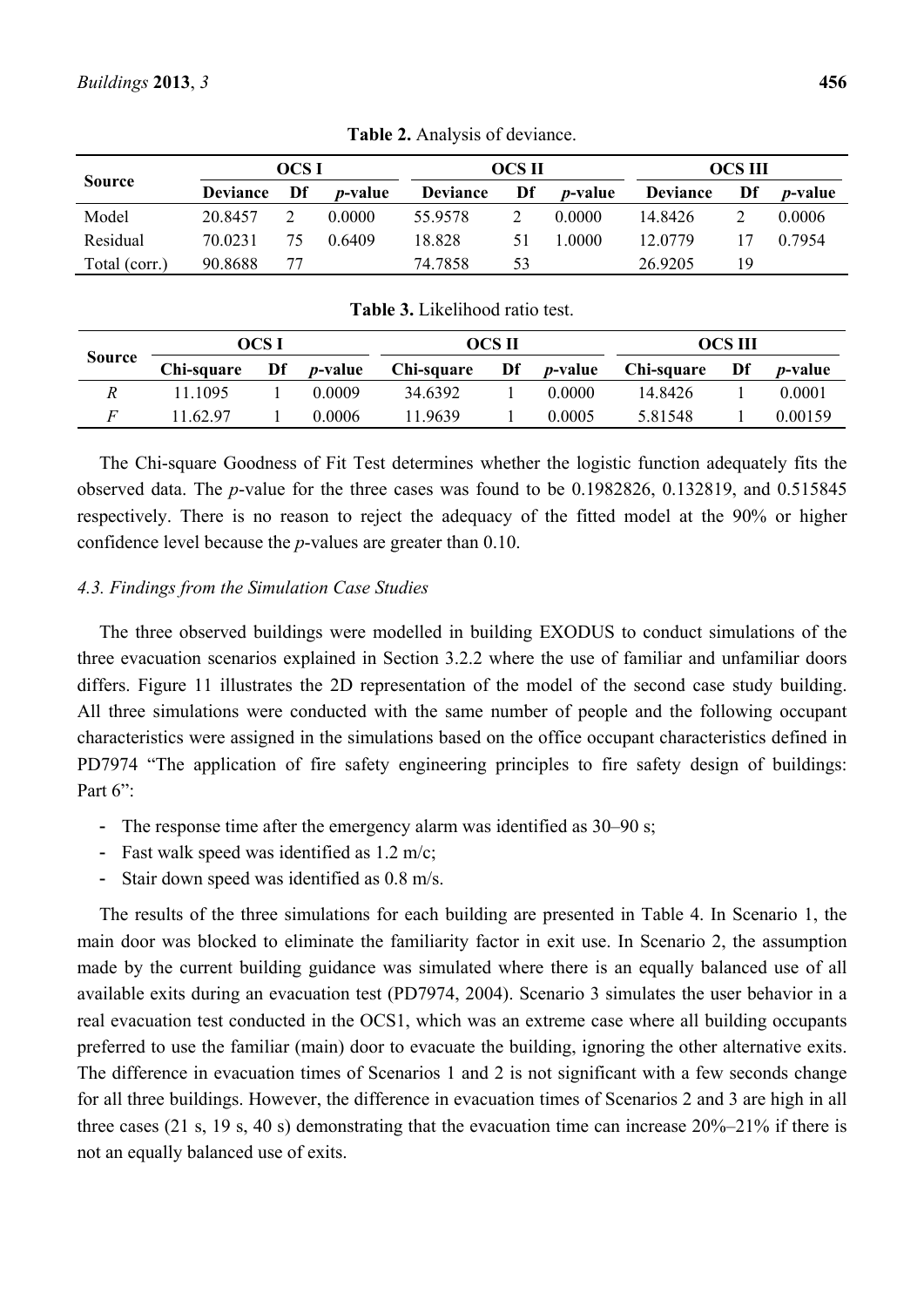

**Figure 11.** Case study II model in 2D.

**Table 4.** Evacuation times for each simulation scenario.

| <b>Buildings</b>    | <b>Scenario 1</b><br>(Main door blocked, all<br>occupants use the<br>alternative nearest exit) | <b>Scenario 2</b><br>(All exits are open and<br>there is an equally<br>balanced use of exits) | <b>Scenario 3</b><br>(All occupants)<br>use only the<br>main door) | Increase<br>(Scenario 2 to<br>Scenario 3) |
|---------------------|------------------------------------------------------------------------------------------------|-----------------------------------------------------------------------------------------------|--------------------------------------------------------------------|-------------------------------------------|
| Building I          | 109 s                                                                                          | 107 s                                                                                         | 128s                                                               | 21%                                       |
| Building II         | 110 s                                                                                          | 109 s                                                                                         | 128s                                                               | 20%                                       |
| <b>Building III</b> | 195 s                                                                                          | 192 s                                                                                         | 232 s                                                              | 21%                                       |

These results highlight that the assumption of equally balanced use of exits in current building guidance can lead to insufficient and unsafe designs that consider incorrectly predicted evacuation times.

## *4.4. Evaluation of the Results*

Efficient design of the evacuation routes and exits can help to decrease the evacuation time by providing clear and short routes and by minimizing the bottlenecks. In this way, we can increase the number of people saved in extreme events. Performance of evacuation is highly dependent on the behavior and preferences of occupants during the emergency event. Within this context, the study started with the identification of the factors affecting the exit preferences of people during emergency events via literature review and OCS. It was found that the exit preferences of people are influenced by various factors related to interactions of people with other people and their immediate environment. The results of the OCS showed that:

• There is not an equally balanced use of exit doors during emergency evacuations;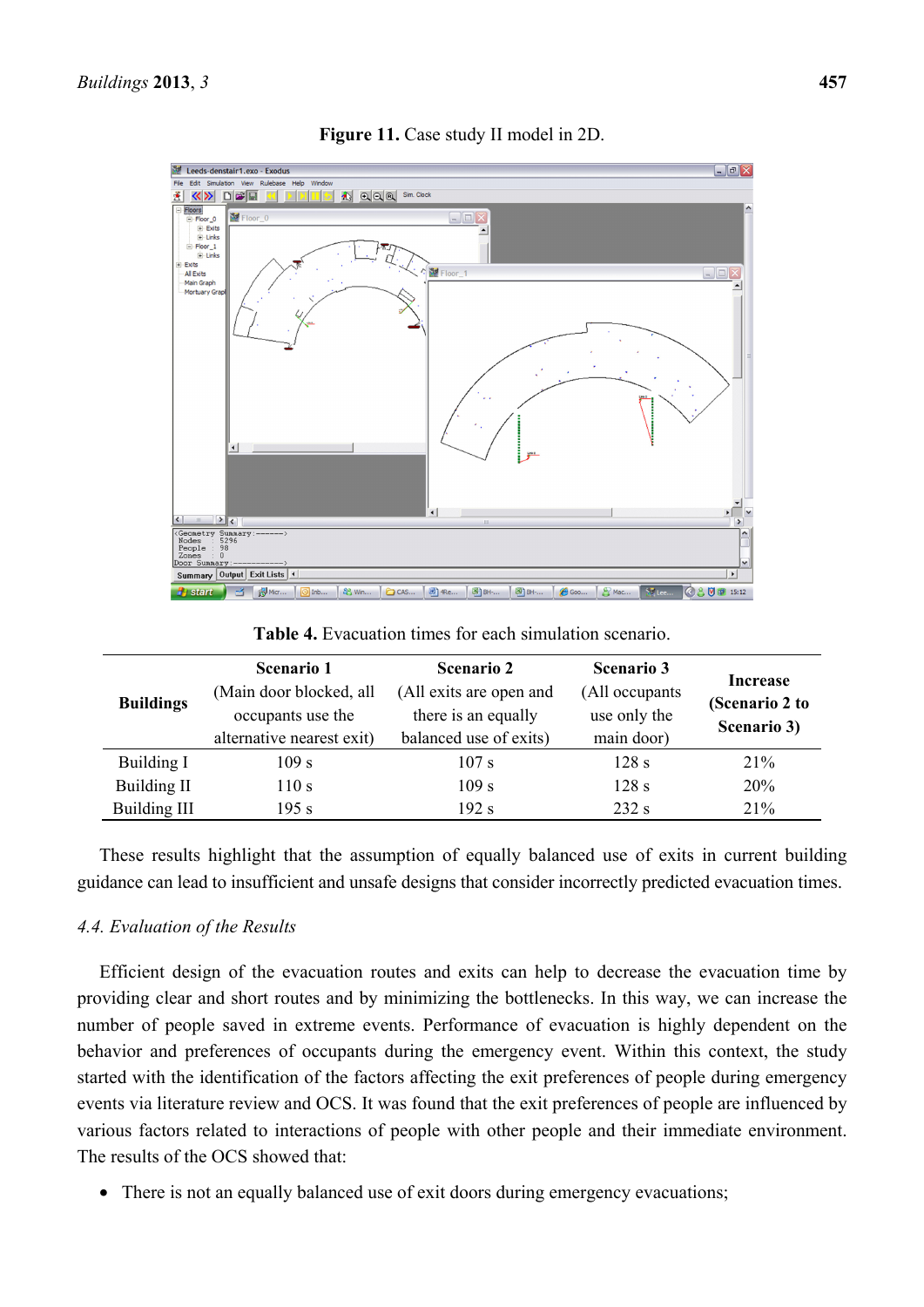- The two factors that are most important in exit preference are "distance" and "familiarity" with the exits;
- The likelihood of use of familiar exits decreases as the ratio of distance to unfamiliar exit to familiar exit increase, in other words, people are more likely to use the unfamiliar exit if they are standing close to it;
- If one is standing equidistant to familiar and unfamiliar exit, it is more likely for him/her to choose the familiar door.

The logistic regression analysis, which was conducted to build a statistical model identified "familiarity" and "distance" as the most important factors affecting the exit preferences in all the case studies. The other factors such as "perceived distance", "following other people", "visibility of the doors", "crowd in front of the door", "emergency signs", "obstacles" and "orientation by the marshals" are not found to be particularly important in the analysis due to the characteristics of the participants and building use. The visual space and perceived space are different concepts. Perceived distance for each person in space can change with many factors such as geometry and obstacles on the way when compared with the measured real distance especially when we consider exit preference for large public buildings where all occupants are not familiar with the building. However, in our cases, the buildings were not very large and all the participants in the evacuation drills were everyday users of the buildings, so they all already knew the location of all exit doors, and they all had an idea and experience in terms of perceived distance to all exit doors from wherever they stand. This is the reason why perceived distance, visibility and signage were not particularly important in exit preference. Pauls [23] also stated that population characteristics and routine building use should be considered in the design of means of egress.

The three logistic regression model equations presented the odds and probabilities for each case. Ratio of distance to unfamiliar door to the distance to familiar door (*R*) was used to define the distance factor. Substitution of various familiarity level and R input gave the percentage of evacuees that would use the familiar exit. It was observed that the average of the probability of choosing the main familiar door increases at points closer to the familiar exits (Table 1).

In this study, all the buildings were open plan office buildings with one or two levels. It is possible to get more reliable average results by conducting the logistic regression analysis for a greater number of case studies. Moreover, it is possible to obtain more specific results for different building types with different functions (schools, shopping centers, schools, *etc.*), different geometries (circular, rectangular, *etc.*), different size of buildings (buildings with 1–2 levels, high rise buildings, *etc.*), or for any other classifications. These classified results obtained from various case studies can be a guide to architects and designers, enabling them to compare the possible outcomes from their design solutions. The evacuation modeling software can be a useful tool to test their own design solutions to achieve the best working solution to increase safety in the building, during the building design process.

Within this context, the research continued with SCS to identify how exit preference can change the evacuation time based on familiarity factor. Three scenarios were simulated using the evacuation modeling software building EXODUS and the evacuation times were compared for the cases of equally balanced and unbalanced use of exits. The people were oriented to the nearest exits in evacuation modeling simulations to achieve equally balanced use of exits and to other door(s) by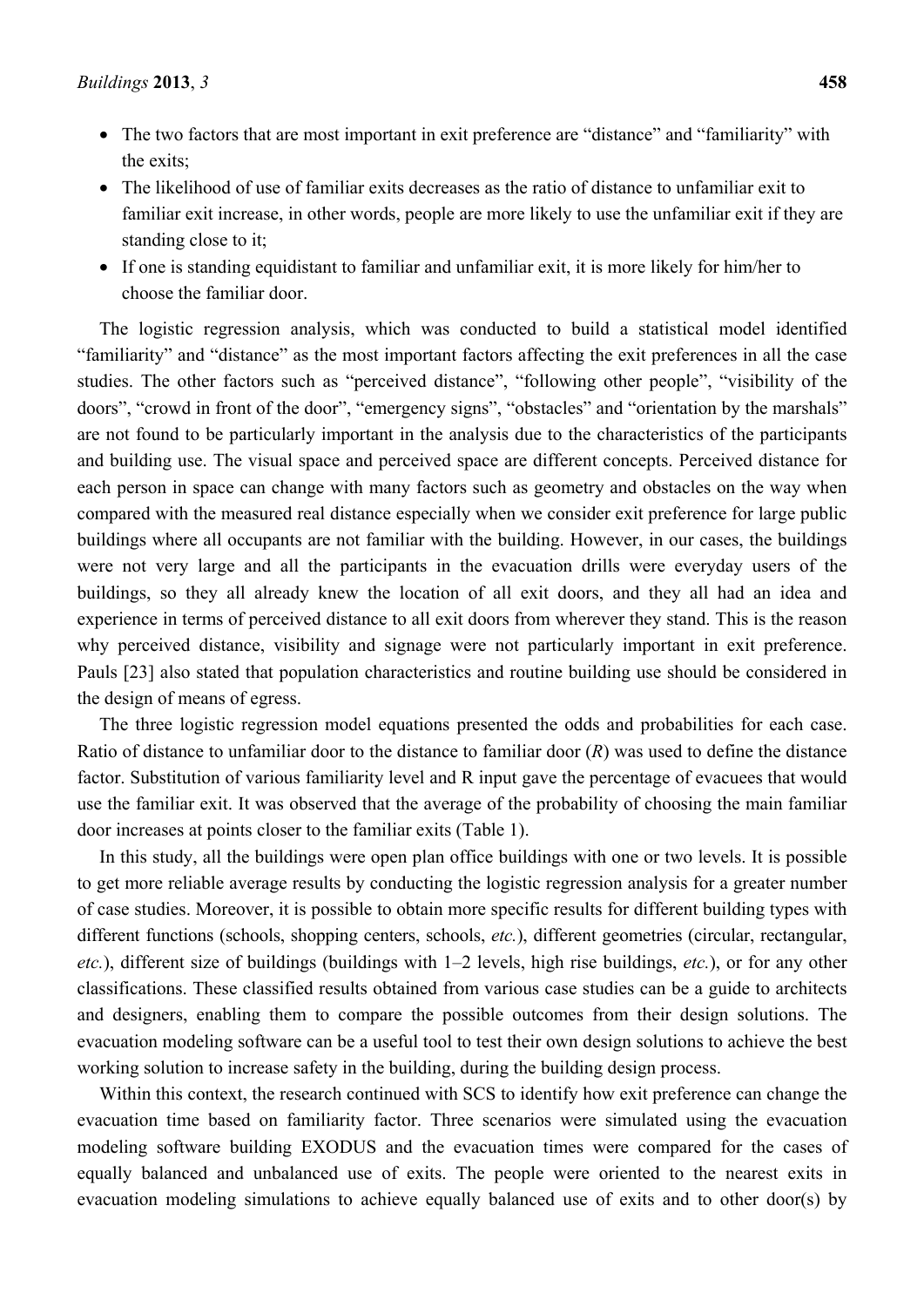blocking doors. The blocked door(s) in the simulations represent the unused door(s) which may be a result of a hazard, fire and/or obstruction near the door(s), or personal rejection in real life. The findings from SCS emphasized that:

- The evacuation time in case of imbalanced use of exits is hugely different from the case of equally balanced use of exits, which was assumed in the current building guidance;
- The average increase in evacuation time for imbalanced use of exits compared to the equally balanced use of exits was found to be 20%.

This fact is not considered in the current building codes, standards and guidelines although awareness and control of the evacuation time is vital. The assumption of equally balanced use of exits in current building guidance can lead to insufficient and unsafe designs that consider incorrectly predicted evacuation times.

#### **5. Conclusions and Further Research**

This study is a contribution to the ongoing efforts on mitigating the impacts of extreme events such as terrorist attacks. The research is an investigation of safe building design to improve current building guidance. The paper summarized the literature review on building design issues relative to people's behavior and exit preferences during building evacuations. Logistic regression analysis was used to develop an approach to find probabilities for exit preference under different circumstances based on distance and familiarity. Then, case study buildings were modeled and various evacuation scenarios were simulated to test how the use of a different number of exits would change the evacuation time using the evacuation modeling software building EXODUS. The results of this research highlight the following:

- Factors other than "distance" and "familiarity with the exits" (such as emergency signs, visibility, following other people), were not found to be significant in the statistical analysis;
- There is not an equally balanced use of exits during the evacuation process;
- The imbalanced use of exits increases the evacuation time;
- There is a need to revise the current building design guidance to encourage designers to use dynamic information based on user behavior in emergency situations.

The findings of this research can be of immense benefit to architects, designers, engineers, construction experts and regulatory bodies in ensuring increased awareness of the lack of knowledge on emergencies and dynamic information, and defining deficiencies and failures in current standards or the development of new ones.

The results of this research can also help modeling and simulation researchers and developers in expanding developments in evacuation modeling and simulation tools based on the definition of new requirements in the application area covered by this research. The computer is a significant and functional tool for the simulation of people movement and interactions [7]. These simulations have the potential to help in testing design solutions, in order to better control fatalities in the built environment and create safer built environments.

Various solutions in ingress and egress design (such as providing sufficient number and location of doors, orienting people in circulation with building design, attractive exit doors or designing a solution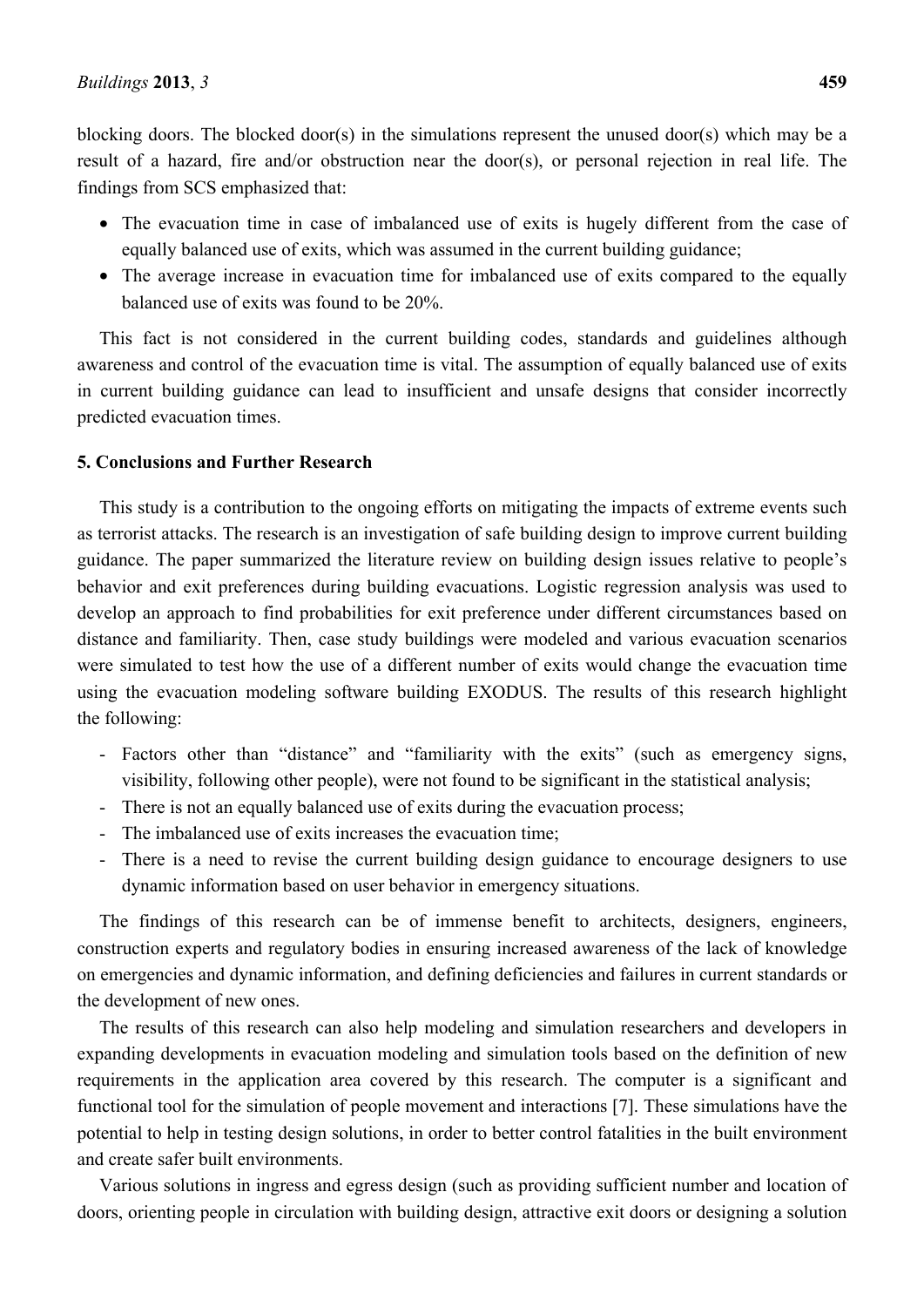to familiarize building occupants with the building and exit doors) can be tested in further research studies to decrease evacuation time and facilitate and enhance safety and security during evacuation. In this research, less than 70% of the number of participants responded to the questionnaire in observation case studies. A more quantitative approach is needed to capture and integrate dynamic information in design process with more observation-based case studies and research to keep design information up-to-date within changing circumstances in people and their environment. The findings of this research can be supported via more evacuation case studies with quantified approaches to produce proposals for developing new and/or revising current building design guidelines. Moreover, other building design issues that conflict with real life situations need to be identified in current building guidelines in order to design and conduct further research to capture dynamic information that can guide the designers, architects and engineers in emergency design.

# **Conflict of Interest**

The authors declare no conflict of interest.

# **References**

- 1. Geis, D.F. By design: The disaster resistant and quality-of-life community. *Nat. Hazards Rev.* **2000**, *1*, 151–160.
- 2. Kecklund, L.; Andrée, K.; Bengtson, S.; Willander, S.; Siré, E. How do people with disabilities consider fire safety and evacuation possibilities in historical buildings?—A Swedish case study. *Fire Technol.* **2012**, *48*, 27–41.
- 3. Koo, J.; Kim, Y.; Kim, B.; Christensen, K. A comparative study of evacuation strategies for people with disabilities in high-rise building evacuation. *Exp. Syst. Appl.* **2013**, *40*, 408–417.
- 4. Akadiri, P.O.; Chinyio, E.A.; Olomolaiye, P.O. Design of a sustainable building: A conceptual framework for implementing sustainability in the building sector. *Buildings* **2012**, *2*, 126–152.
- 5. Brocklehurst, D.; Bouchlaghem, D.; Pitfield, D.; Green, M.; Still, K. Design and space planning for secondary schools: Considerations for circulation modelling. *ICE Struct. Build. J.* **2006**, Record number: 000019293.
- 6. Brocklehurst, D.; Palmer, G.; Bouchlaghem, D.; Pitfield, D.E.; Still, K. Crowd circulation and stadium design: Low flow rate systems. *ICE Struct. Build. J.* **2005**, *158*, 281–289.
- 7. Langston, P.A.; Masling, R.; Asmar, B.N. Crowd dynamics discrete element multi-circle model. *Saf. Sci.* **2006**, *44*, 395–417.
- 8. Hale, A.; Kirwan, B.; Kjellén, U. Safe by design: Where are we now? *Saf. Sci.* **2007**, *45*, 305–327.
- 9. Chu, J.; Yeh, C.Y. Emergency evacuation guidance design for complex building geometries. *J. Infrastruct. Syst.* **2012**, *18*, 288–296.
- 10. Glover, N.J. Design *versus* disaster. *J. Archit. Eng.* **2000**, *6*, 77–78.
- 11. Fruin, J.J. The Causes and Prevention of Crowd Disasters. In Proceedings of the First International Conference on Engineering for Crowd Safety, London, UK, 17–18 March 1993.
- 12. Nguyen, Q.H.; McKenzie, F.D.; Petty, M.D. Crowd Behavior Cognitive Model Architecture Design. In Proceedings of the 2005 Conference on Behavior Representation in Modeling and Simulation (BRIMS), Anaheim, CA, USA, 16–19 May 2005; pp. 55–64.